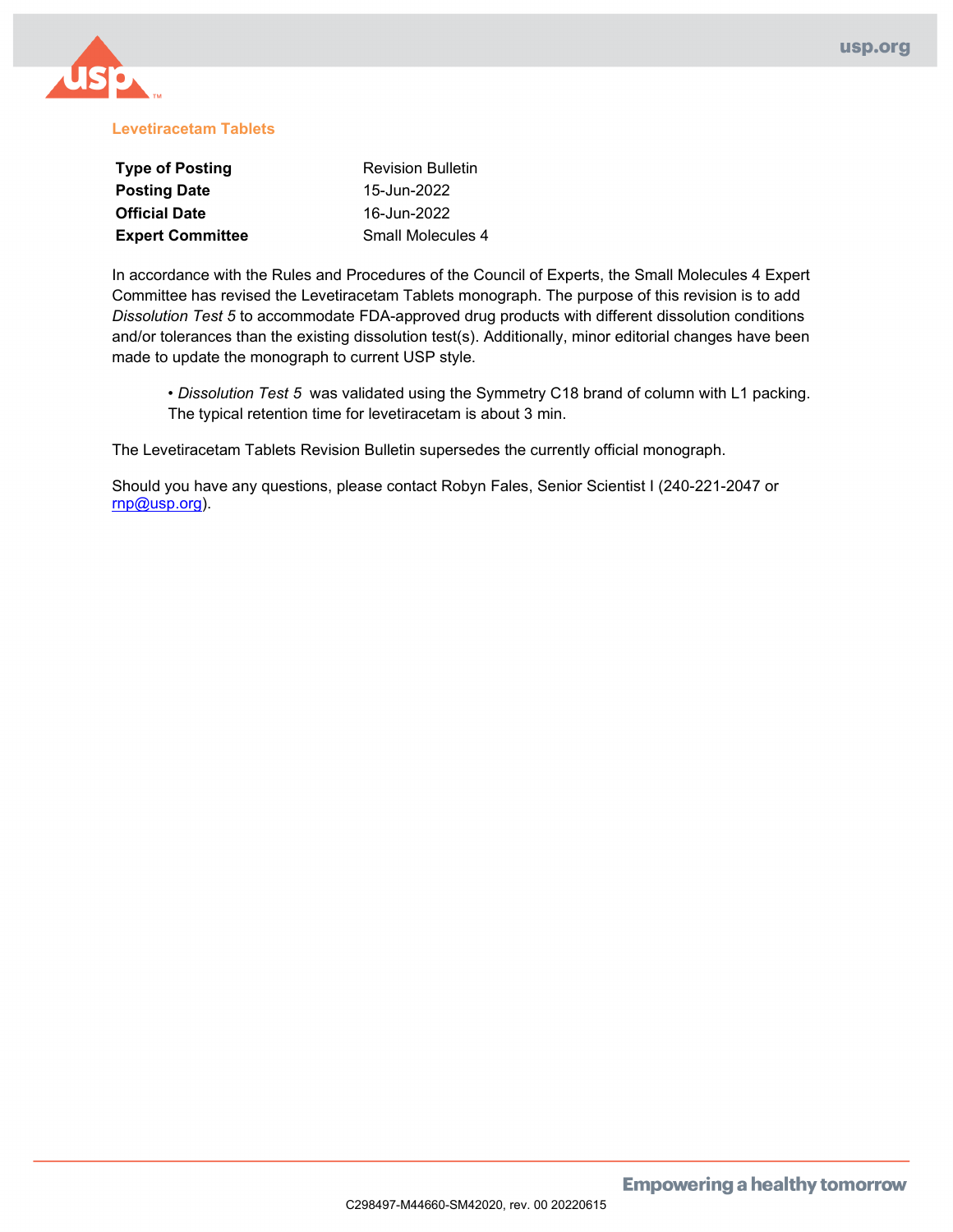*Revision Bulletin* Official: June 16, 2022

# **Levetiracetam Tablets**

## **DEFINITION**

Levetiracetam Tablets contain NLT 90.0% and NMT 110.0% of the labeled amount of levetiracetam  $(C_8H_{14}N_2O_2).$ 

## **IDENTIFICATION**

- **A. Spectroscopic Identification Tests** 〈197〉**,** *Infrared Spectroscopy***:** 197K, 197A
	- **Standard solution:** 1 mg/mL solution of USP [Levetiracetam RS](https://store.usp.org/searchresults?Ntt=1359404&searchType=simple&type=search) in solution prepared as follows. Transfer a suitable quantity of USP [Levetiracetam RS](https://store.usp.org/searchresults?Ntt=1359404&searchType=simple&type=search) to a suitable volumetric flask. Add 70% of the flask volume of acetone. Sonicate for 15 min. Dilute with acetone to volume.
	- **Standard:** Pass 10 mL of the *Standard solution* through a membrane filter of 0.45-µm pore size. Evaporate acetone from the filtrate completely to form crystals. Scratch the crystals. Weigh 2–4 mg of the residue and 200 mg of KBr in a mortar and pestle. Mix and grind well, and prepare the KBr pellet.
	- **Sample solution:** Transfer an amount of finely powdered Tablets (NLT 20) equivalent to 250 mg of levetiracetam to a 50-mL volumetric flask. Add 35 mL of acetone. Sonicate for 15 min. Dilute with acetone to volume.
	- **Sample:** Pass 10 mL of the *Sample solution* through a membrane filter of 0.45-µm pore size. Evaporate acetone from the filtrate completely to form crystals. Scratch the crystals. Weigh 2–4 mg of the residue and 200 mg of KBr in a mortar and pestle. Mix and grind well, and prepare the KBr pellet. Analysis: Record the spectra of the *Standard* and *Sample* between 4000 cm<sup>-1</sup> and 650 cm<sup>-1</sup>.

**Acceptance criteria:** The spectrum of the *Sample* corresponds to that of the *Standard*.

**• B.** The retention time of the major peak of the *Sample solution* corresponds to that of the *Standard solution*, as obtained in the *Assay*.

## **ASSAY**

### **• Procedure**

**Buffer:** 1.4 g/L of monobasic potassium phosphate and 0.6 g/L of sodium 1-heptanesulfonate, adjusted with phosphoric acid to a pH of 2.8

**Mobile phase:** Acetonitrile and *Buffer* (8:92)

**Diluent: Acetonitrile and water (20:80)** 

**Standard solution:** 0.35 mg/mL of USP [Levetiracetam RS](https://store.usp.org/searchresults?Ntt=1359404&searchType=simple&type=search) in *Diluent*. Sonication may be used to aid dissolution.

**Sample solution:** Nominally 0.4 mg/mL of levetiracetam from NLT 20 Tablets, finely crushed, in *Diluent*. Sonication may be used to aid dissolution.

### **Chromatographic system**

(See *Chromatography* 〈621〉*, System Suitability*.)

**Mode:** LC **Detector:** UV 220 nm **Column:** 4.6-mm  $\times$  25-cm; 4-µm packing  $L1$ **Flow rate:** 2 mL/min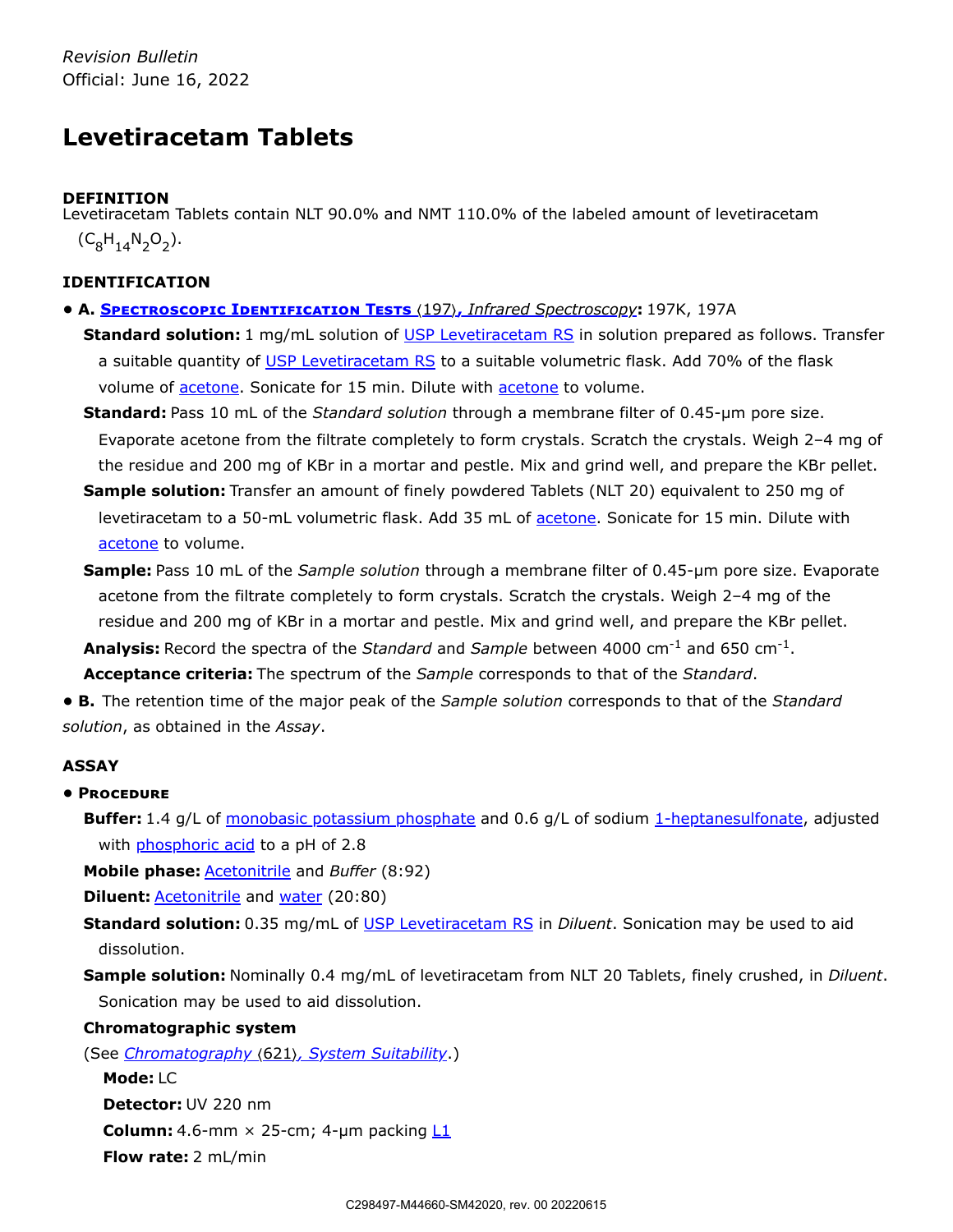**Injection volume:** 10 µL

**System suitability**

**Sample:** *Standard solution*

**Suitability requirements**

**Tailing factor:** NMT 2.0

**Relative standard deviation:** NMT 2.0%

## **Analysis**

# **Samples:** *Standard solution* and *Sample solution*

Calculate the percentage of the labeled amount of levetiracetam  $(\mathsf{C}_8\mathsf{H}_{14}\mathsf{N}_2\mathsf{O}_2)$  in the portion of

Tablets taken:

 $Result = (r_U/r_S) \times (C_S/C_U) \times 100$ 

*r* = peak response from the *Sample solution*  $r_U$ 

 $=$  peak response from the *Standard solution*  $r_S$ 

*C* = concentration of USP [Levetiracetam RS](https://store.usp.org/searchresults?Ntt=1359404&searchType=simple&type=search) in the *Standard solution* (mg/mL)  $C_{\rm S}$ 

*C* = nominal concentration of levetiracetam in the *Sample solution* (mg/mL)  $C_{II}$ 

**Acceptance criteria:** 90.0%–110.0%

## **PERFORMANCE TESTS**

## *Change to read:*

**• Dissolution** 〈711〉

## **Test 1**

**Medium:** Water; 900 mL **Apparatus 2:** 50 rpm **Time:** See *[Table 1](#page-2-0)*.

**Table 1**

<span id="page-2-0"></span>

| <b>Tablet Strength</b><br>(mg/Tablet) | <b>Time</b><br>(min) |
|---------------------------------------|----------------------|
| 250                                   | 15                   |
| 500                                   | 15                   |
| 750                                   | 15                   |
| 1000                                  | 30                   |

**Buffer:** 6.8 g/L of monobasic potassium phosphate, adjusted with dilute potassium hydroxide to a pH of 5.6

**Mobile phase:** Acetonitrile and *Buffer* (15:85)

**Standard solution:** (*L*/1000) mg/mL in *Medium*, where *L* is the Tablet label claim, in mg

**Sample solution:** Pass a portion of the solution under test though a suitable filter of 0.45-µm pore

size.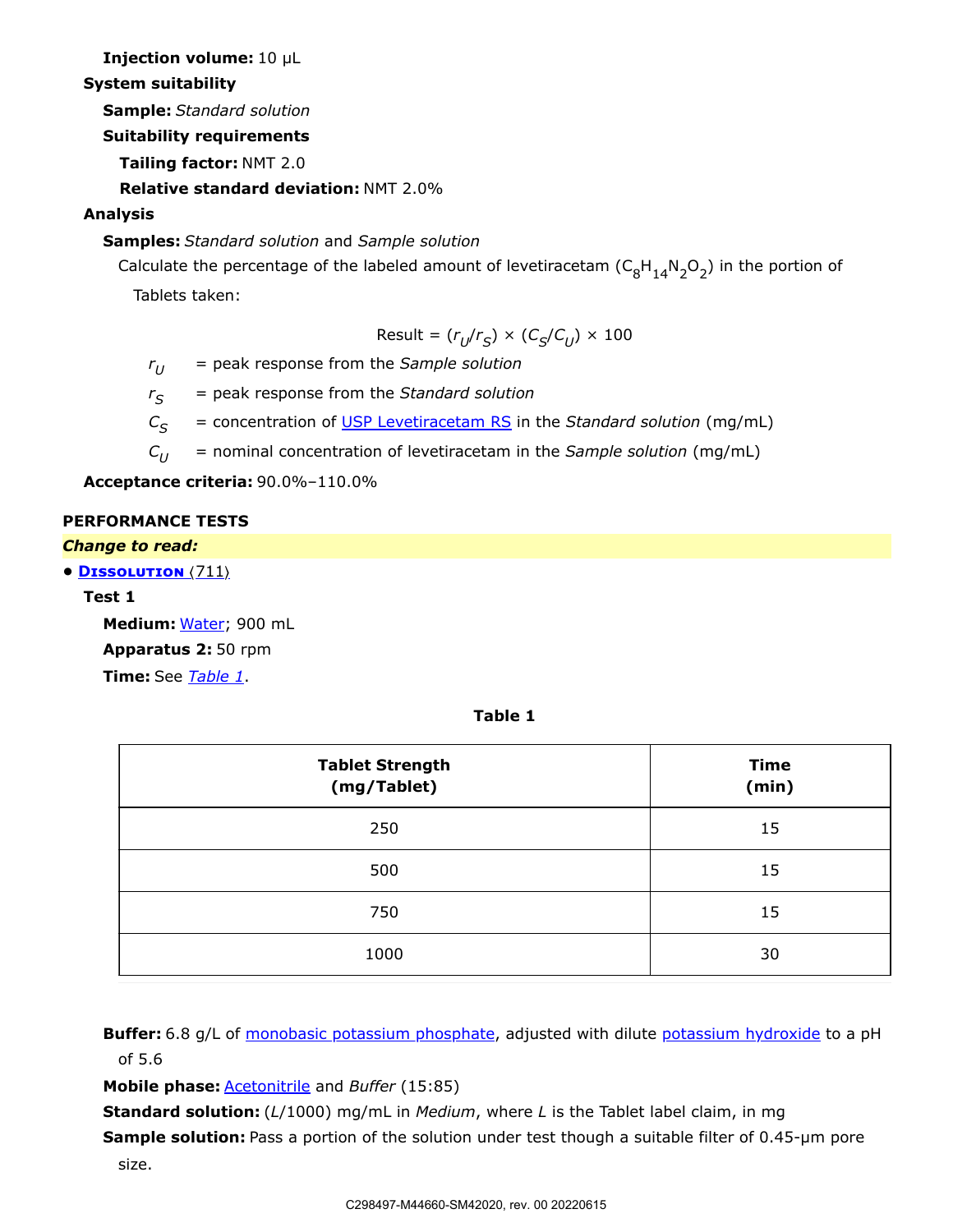#### **Chromatographic system**

(See *Chromatography* 〈621〉*, System Suitability*.)

**Mode:** LC

**Detector:** UV 220 nm

**Column:** 4.6-mm  $\times$  15-cm; 5-µm packing  $L1$ 

**Flow rate:** 1.2 mL/min

**Injection volume:** 10 µL

## **System suitability**

**Sample:** *Standard solution*

#### **Suitability requirements**

**Tailing factor:** NMT 2.0

#### **Relative standard deviation:** NMT 2.0%

#### **Analysis**

**Samples:** *Standard solution* and *Sample solution*

Calculate the percentage of the labeled amount of levetiracetam  $(C_8H_{14}N_2O_2)$  dissolved:

 $Result = (r_U/r_S) \times (C_S/L) \times V \times 100$ 

*r* = peak response from the *Sample solution*  $r_{II}$ 

 $=$  peak response from the *Standard solution*  $r_{\rm s}$ 

 $C_{\mathcal{S}}$  = concentration of USP [Levetiracetam RS](https://store.usp.org/searchresults?Ntt=1359404&searchType=simple&type=search) in the *Standard solution* (mg/mL)

 $L =$  label claim (mg/Tablet)

*V* = volume of *Medium*, 900 mL

**Tolerances:** NLT 70% (Q) of the labeled amount of levetiracetam  $(C_8H_{14}N_2O_2)$  in 15 min for Tablets

labeled to contain 250, 500, or 750 mg; NLT 80% (*Q*) of the labeled amount of levetiracetam

 $(C_8H_{14}N_2O_2)$  in 30 min for Tablets labeled to contain 1000 mg

**Test 2:** If the product complies with this test, the labeling indicates that the product meets USP

*Dissolution Test 2*.

**Medium:** Water; 900 mL, deaerate, if necessary

**Apparatus 2:** 50 rpm

**Time:** 15 min

**Buffer:** 1.36 g/L of monobasic potassium phosphate, adjusted with 10% potassium hydroxide to a pH of 5.0

**Mobile phase:** Acetonitrile and *Buffer* (10:90)

**Standard solution:** 54 µg/mL of USP [Levetiracetam RS](https://store.usp.org/searchresults?Ntt=1359404&searchType=simple&type=search) in *Medium*

**Sample solution:** Pass a portion of the solution under test through a suitable filter. Dilute an aliquot with *Medium* to obtain a concentration similar to that of the *Standard solution*.

### **Chromatographic system**

(See *Chromatography* 〈621〉*, System Suitability*.)

**Mode:** LC

**Detector:** UV 210 nm

**Column:** 4.6-mm  $\times$  15-cm; 5-µm packing  $L1$ 

**Column temperature:** 30°

**Flow rate:** 1.5 mL/min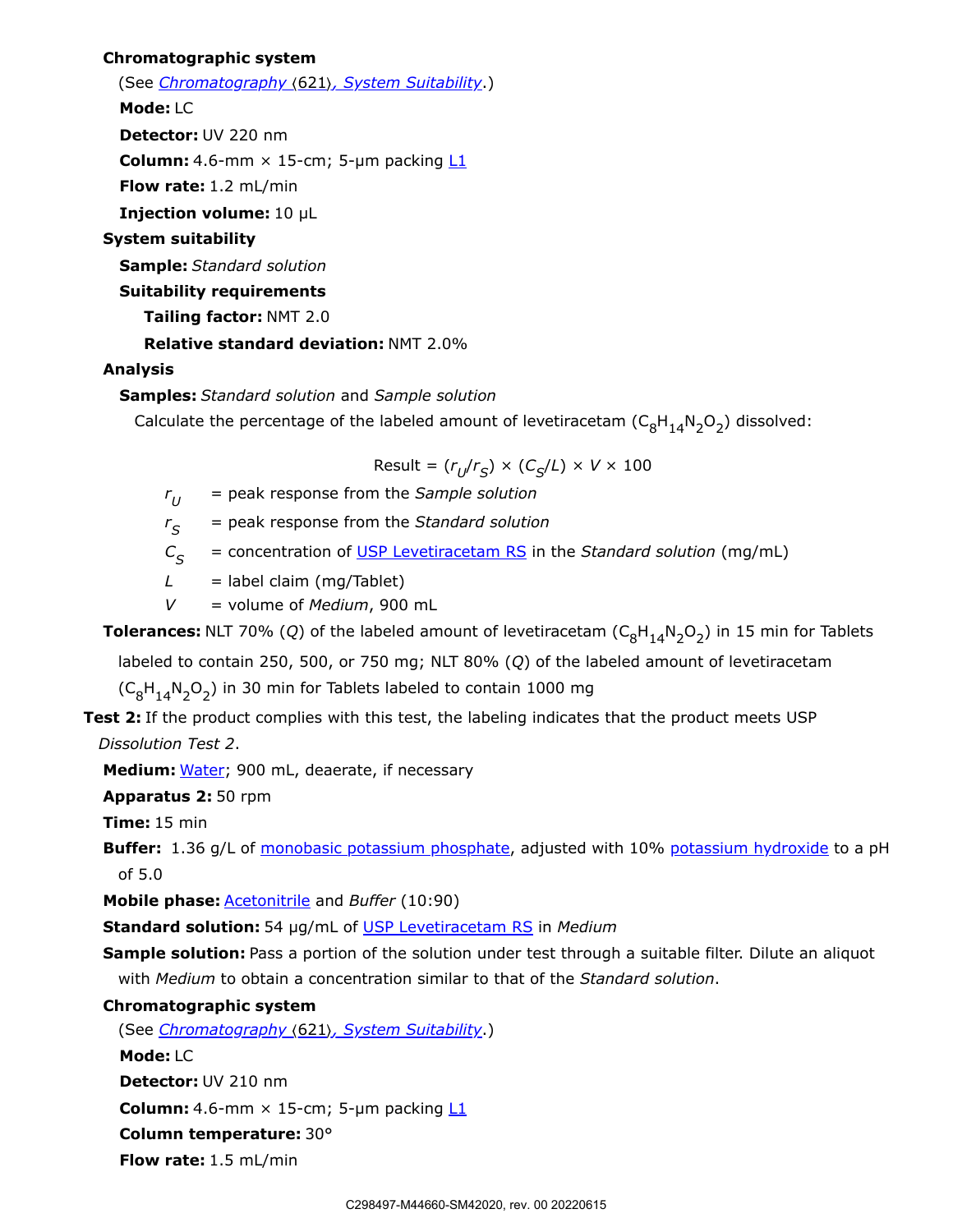**Injection volume:** 20 µL

## **System suitability**

**Sample:** *Standard solution*

**Suitability requirements**

**Tailing factor:** NMT 1.5

**Relative standard deviation:** NMT 1.0%

# **Analysis**

**Samples:** *Standard solution* and *Sample solution*

Calculate the percentage of the labeled amount of levetiracetam  $(C_8H_{14}N_2O_2)$  dissolved:

 $Result = (r_U/r_S) \times (C_S/L) \times D \times V \times 100$ 

*r* = peak response from the *Sample solution*  $r_{II}$ 

*r* = peak response from the *Standard solution*  $r_{\rm s}$ 

 $C_{\mathcal{S}}$  = concentration of USP [Levetiracetam RS](https://store.usp.org/searchresults?Ntt=1359404&searchType=simple&type=search) in the *Standard solution* (mg/mL)

 $L =$  label claim (mg/Tablet)

*D* = dilution factor of the *Sample solution*

*V* = volume of *Medium*, 900 mL

**Tolerances:** NLT 80% (Q) of the labeled amount of levetiracetam  $(C_8H_{14}N_2O_2)$  is dissolved.

**Test 3:** If the product complies with this test, the labeling indicates that the product meets USP *Dissolution Test 3*.

**Medium:** Water; 900 mL

**Apparatus 2:** 50 rpm

**Time:** 30 min

```
Buffer, Mobile phase, Standard solution, Sample solution, Chromatographic system, System
suitability, and Analysis: Proceed as directed for Test 1.
```
**Tolerances:** NLT 80% (Q) of the labeled amount of levetiracetam  $(C_8H_{14}N_2O_2)$  is dissolved.

**Test 4:** If the product complies with this test, the labeling indicates that the product meets USP *Dissolution Test 4*.

**Medium:** Water; 900 mL

**Apparatus 2:** 50 rpm

**Time:** 30 min

**Buffer:** 6.8 g/L of monobasic potassium phosphate

**Mobile phase:** Acetonitrile and *Buffer* (15:85)

**Standard solution:** 0.28 mg/mL of USP [Levetiracetam RS](https://store.usp.org/searchresults?Ntt=1359404&searchType=simple&type=search) in *Medium*

**Sample solution:** Pass a portion of the solution under test through a suitable filter of 0.45-μm pore size, discarding the first 2 mL. Dilute an aliquot of the filtrate with *Medium*, if necessary, to obtain a concentration similar to that of the *Standard solution*.

**Chromatographic system**

(See *Chromatography* 〈621〉*, System Suitability*.) **Mode:** LC **Detector:** UV 210 nm **Column:** 4.6-mm  $\times$  25-cm; 5-µm packing  $L1$ **Flow rate:** 1 mL/min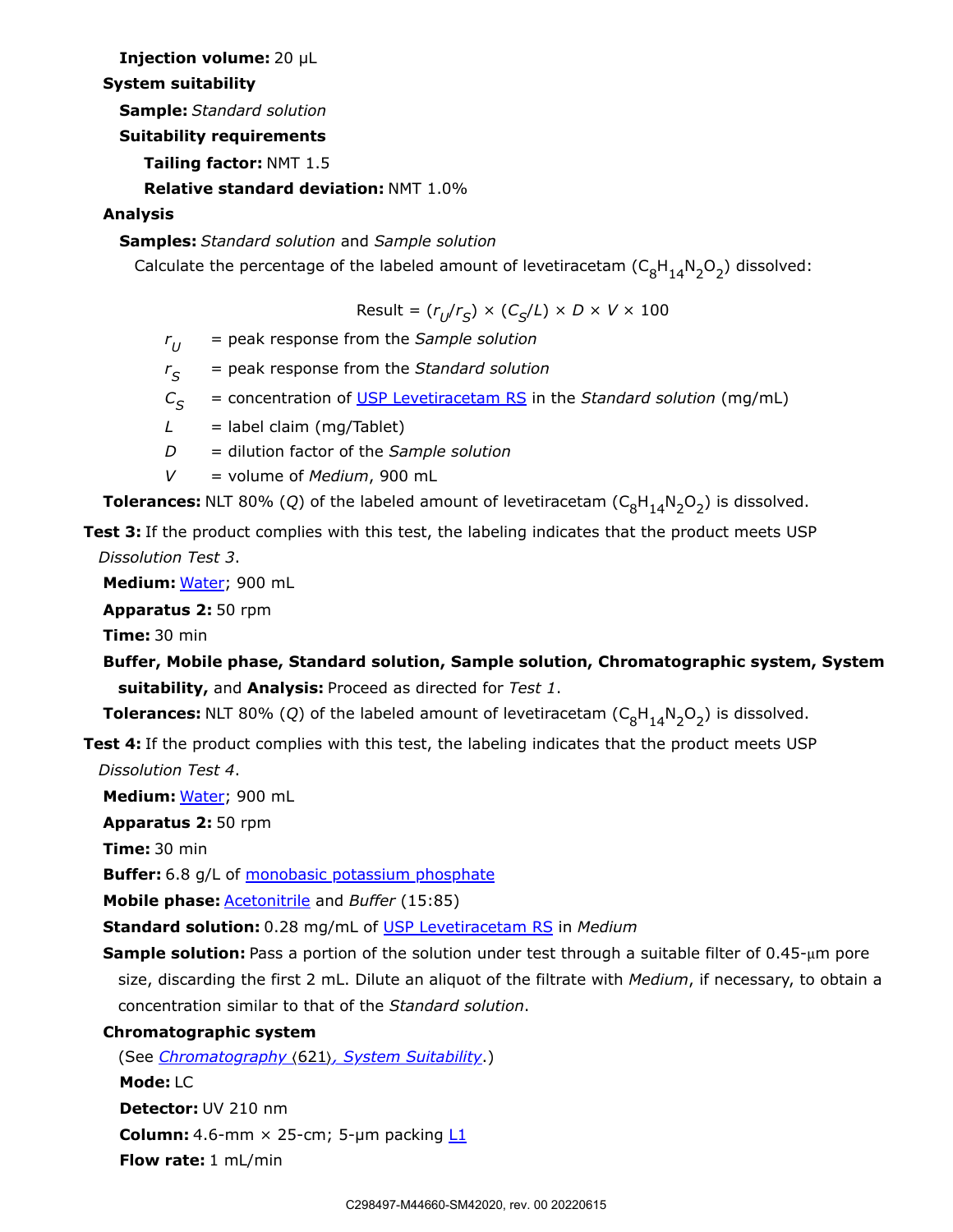**Injection volume:** 10 µL

**Run time:** NLT 2 times the retention time of levetiracetam

### **System suitability**

**Sample:** *Standard solution*

**Suitability requirements**

**Tailing factor:** NMT 2.0

**Relative standard deviation:** NMT 2.0%

## **Analysis**

**Samples:** *Standard solution* and *Sample solution*

Calculate the percentage of the labeled amount of levetiracetam  $(\mathsf{C}_8\mathsf{H}_{14}\mathsf{N}_2\mathsf{O}_2)$  dissolved:

 $Result = (r_U/r_S) \times C_S \times V \times D \times (1/L) \times 100$ 

- *r* = peak response from the *Sample solution*  $r_{II}$
- $=$  peak response from the *Standard solution*  $r_{\rm S}$
- *C* = concentration of USP [Levetiracetam RS](https://store.usp.org/searchresults?Ntt=1359404&searchType=simple&type=search) in the *Standard solution* (mg/mL)  $C_{\varsigma}$
- *V* = volume of *Medium*, 900 mL
- *D* = dilution factor of the *Sample solution*
- $L =$  label claim (mg/Tablet)

**Tolerances:** NLT 85% (Q) of the labeled amount of levetiracetam  $(C_8H_{14}N_2O_2)$  is dissolved.

# **▲Test 5:** If the product complies with this test, the labeling indicates that the product meets USP *Dissolution Test 5*.

**Medium:** 0.1 N hydrochloric acid VS, deaerated; 500 mL

**Apparatus 2:** 50 rpm

**Time:** 30 min

**Buffer:** 1.36 g/L of monobasic potassium phosphate, adjusted with 10% w/v potassium hydroxide solution to a pH of 5.0

**Mobile phase:** Acetonitrile and *Buffer* (10:90)

**Standard solution:** (*L*/500) mg/mL in *Medium*, where *L* is the label claim in mg/Tablet. Sonication may be necessary for complete dissolution.

**Sample solution:** Pass a portion of the solution under test through a suitable filter of 0.22-um pore size and discard the first few milliliters.

### **Chromatographic system**

(See *Chromatography* 〈621〉*, System Suitability*.)

**Mode:** LC

**Detector:** UV 220 nm

**Column:** 4.6-mm  $\times$  15-cm; 5-µm packing  $L1$ 

**Flow rate:** 1.5 mL/min

**Temperatures**

**Autosampler:** 10°

**Column:** 30°

**Injection volume:** 5 µL

**Run time:** NLT 1.6 times the retention of the levetiracetam

**System suitability**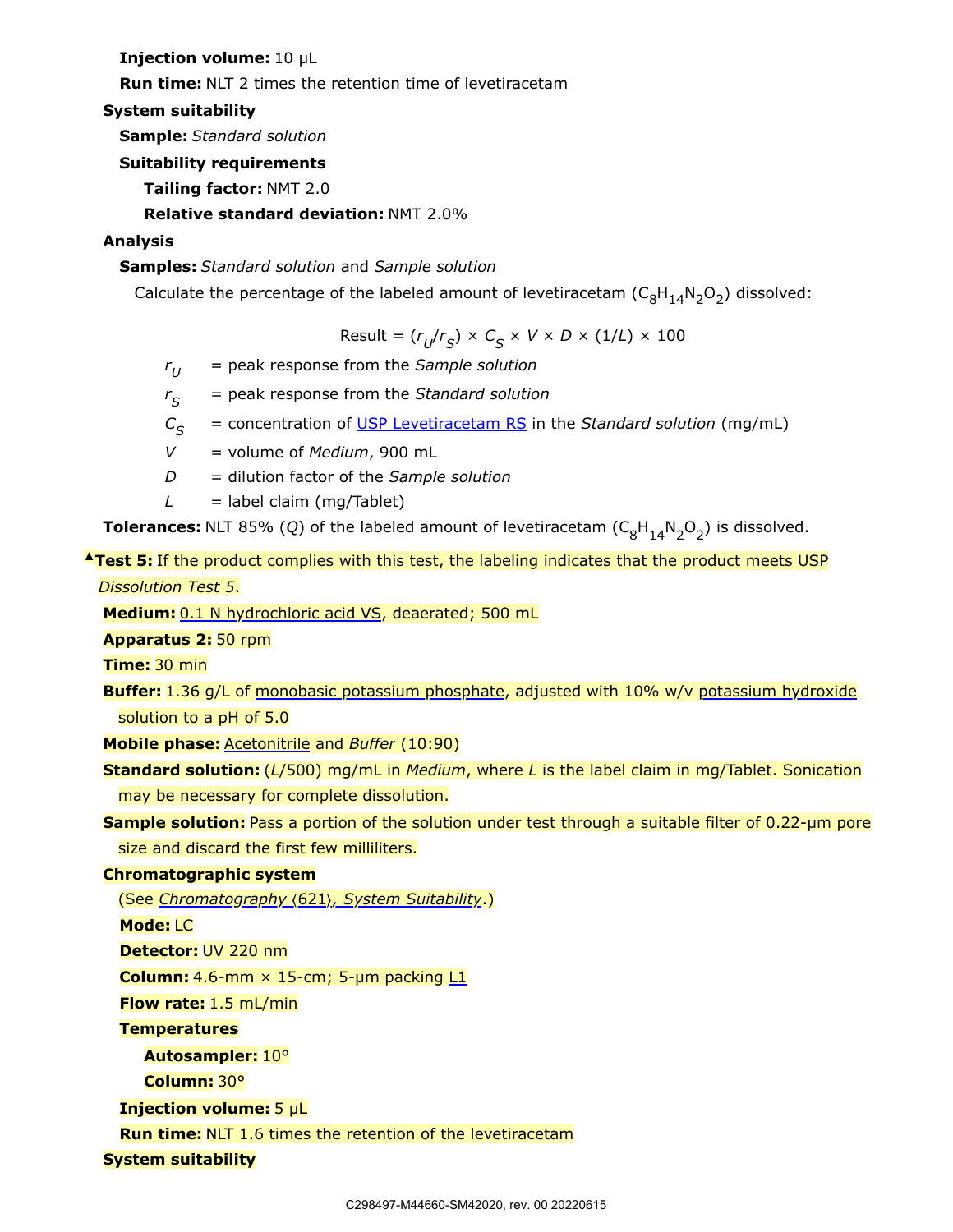#### **Sample:** *Standard solution*

#### **Suitability requirements**

### **Tailing factor:** NMT 1.5

## **Relative standard deviation:** NMT 1.0%

## **Analysis**

**Samples:** *Standard solution* and *Sample solution*

Calculate the percentage of the labeled amount of levetiracetam (C<sub>8</sub>H<sub>14</sub>N<sub>2</sub>O<sub>2</sub>) dissolved:

$$
Result = (r_{U}/r_{S}) \times C_{S} \times (1/L) \times V \times 100
$$

- *r* = peak response of levetiracetam from the *Sample solution*  $r_{U}$
- *r* = peak response of levetiracetam from the *Standard solution*  $r_{\rm S}$
- $=$  concentration of USP [Levetiracetam RS](https://store.usp.org/searchresults?Ntt=1359404&searchType=simple&type=search) in the *Standard solution* (mg/mL)  $C_{\leq}$
- $L =$  label claim (mg/Tablet)
- *V* = volume of *Medium*, 500 mL

**Tolerances:** NLT 80% (Q) of the labeled amount of levetiracetam ( $C_8H_{14}N_2O_2$ ) is dissolved.<sub>A (RB 16-</sub>

Jun-2022)

**• Uniformity of Dosage Units** 〈905〉**:** Meet the requirements

## **IMPURITIES**

## **• Organic Impurities**

**Buffer:** 6.8 g/L of monobasic potassium phosphate and 0.85 g/L of sodium 1-heptanesulfonate, adjusted with **phosphoric acid** to a pH of 2.8

**Mobile phase:** Acetonitrile and *Buffer* (5:95)

**System suitability solution:** 3.6 µg/mL of USP [Levetiracetam RS](https://store.usp.org/searchresults?Ntt=1359404&searchType=simple&type=search) [and 3.6 µg/mL of USP](https://store.usp.org/searchresults?Ntt=1359437&searchType=simple&type=search) Levetiracetam Related Compound B RS in *Mobile phase*

**Standard solution:** 3.6 µg/mL of USP [Levetiracetam RS](https://store.usp.org/searchresults?Ntt=1359404&searchType=simple&type=search) in *Mobile phase*

**Sample solution:** Equivalent to 1.2 mg/mL of levetiracetam from NLT 20 Tablets, finely crushed, in *Mobile phase*. [Note—Sonicate if necessary, and centrifuge the solution before passing through a suitable filter.]

## **Chromatographic system**

(See *Chromatography* 〈621〉*, System Suitability*.)

**Mode:** LC

**Detector:** UV 200 nm

**Column:** 4.6-mm  $\times$  25-cm; 4-µm packing  $L1$ 

**Flow rate:** 1 mL/min

**Injection volume:** 10 µL

## **System suitability**

**Samples:** *System suitability solution* and *Standard solution*

## **Suitability requirements**

**Resolution:** NLT 2.0 between levetiracetam related compound B and levetiracetam, *System*

*suitability solution*

**Tailing factor:** NMT 2.0, *Standard solution*

**Relative standard deviation:** NMT 10.0%, *Standard solution*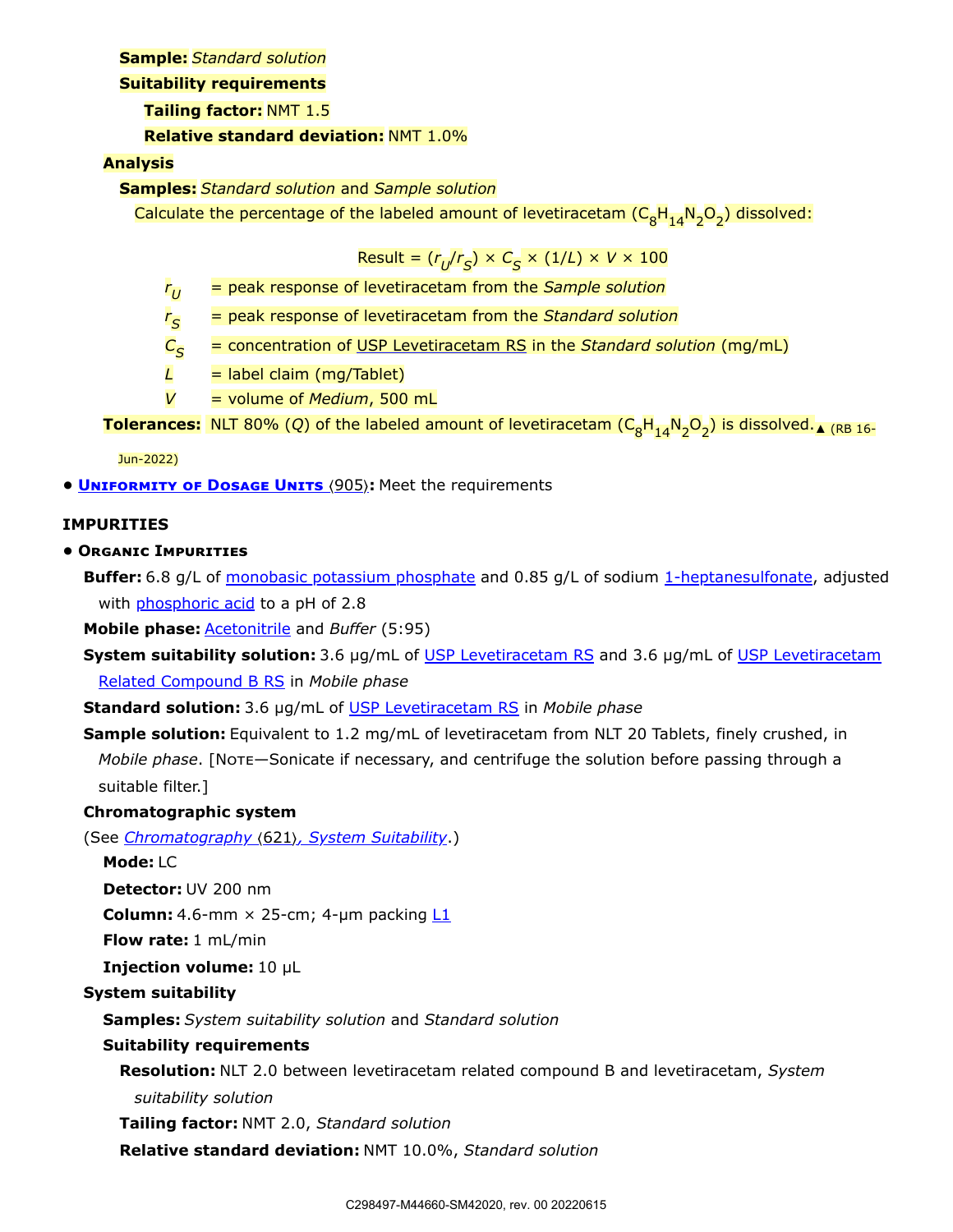#### **Analysis**

#### **Samples:** *Standard solution* and *Sample solution*

Calculate the percentage of each impurity in the portion of Tablets taken:

 $Result = (r_U/r_S) \times (C_S/C_U) \times (1/F) \times 100$ 

*r* = peak response of each impurity from the *Sample solution*  $r_U$ 

*r* = peak response of levetiracetam from the *Standard solution*  $r_{\rm s}$ 

*C* = concentration of USP [Levetiracetam RS](https://store.usp.org/searchresults?Ntt=1359404&searchType=simple&type=search) in the *Standard solution* (mg/mL)  $C_{\varsigma}$ 

*C* = nominal concentration of levetiracetam in the *Sample solution* (mg/mL)  $C_{II}$ 

*F* = relative response factor (see *[Table 2](#page-7-0)*)

**Acceptance criteria:** See *[Table 2](#page-7-0)*.

<span id="page-7-0"></span>

| <b>Name</b>                                       | <b>Relative</b><br><b>Retention</b><br><b>Time</b> | <b>Relative</b><br><b>Response</b><br><b>Factor</b> | Acceptance<br>Criteria,<br><b>NMT</b> (%) |
|---------------------------------------------------|----------------------------------------------------|-----------------------------------------------------|-------------------------------------------|
| Levetiracetam related compound B <sup>a</sup>     | 0.54                                               |                                                     |                                           |
| Levetiracetam                                     | 1.0                                                |                                                     |                                           |
| Levetiracetam related compound A <sup>a, b</sup>  | 1.7                                                |                                                     |                                           |
| Levetiracetam acid <sup>c</sup>                   | 2.1                                                | 0.79                                                | 0.3                                       |
| Any individual<br>unspecified degradation product |                                                    | 1.0                                                 | 0.1                                       |
| Total impurities                                  |                                                    |                                                     | 0.6                                       |

#### **Table 2**

<span id="page-7-1"></span><sup>a</sup> These impurities are listed for information only; they are process impurities, which are controlled in the drug substance.

<span id="page-7-2"></span><sup>b</sup> (S)-N-(1-Amino-1-oxobutan-2-yl)-4-chlorobutanamide.

<span id="page-7-3"></span><sup>c</sup> (S)-2-(2-Oxopyrrolidine-1-yl)butanoic acid.

## **ADDITIONAL REQUIREMENTS**

**• Packaging and Storage:** Preserve in tight containers. Store at controlled room temperature.

**• Labeling:** When more than one *Dissolution* test is given, the labeling states the *Dissolution* test used only if *Test 1* is not used.

**• USP Reference Standards** 〈11〉

USP [Levetiracetam RS](https://store.usp.org/searchresults?Ntt=1359404&searchType=simple&type=search)

USP [Levetiracetam Related Compound B RS](https://store.usp.org/searchresults?Ntt=1359437&searchType=simple&type=search)

(*S*)-2-Aminobutanamide hydrochloride.

 $C_4H_{10}N_2O \cdot HCl$  138.60